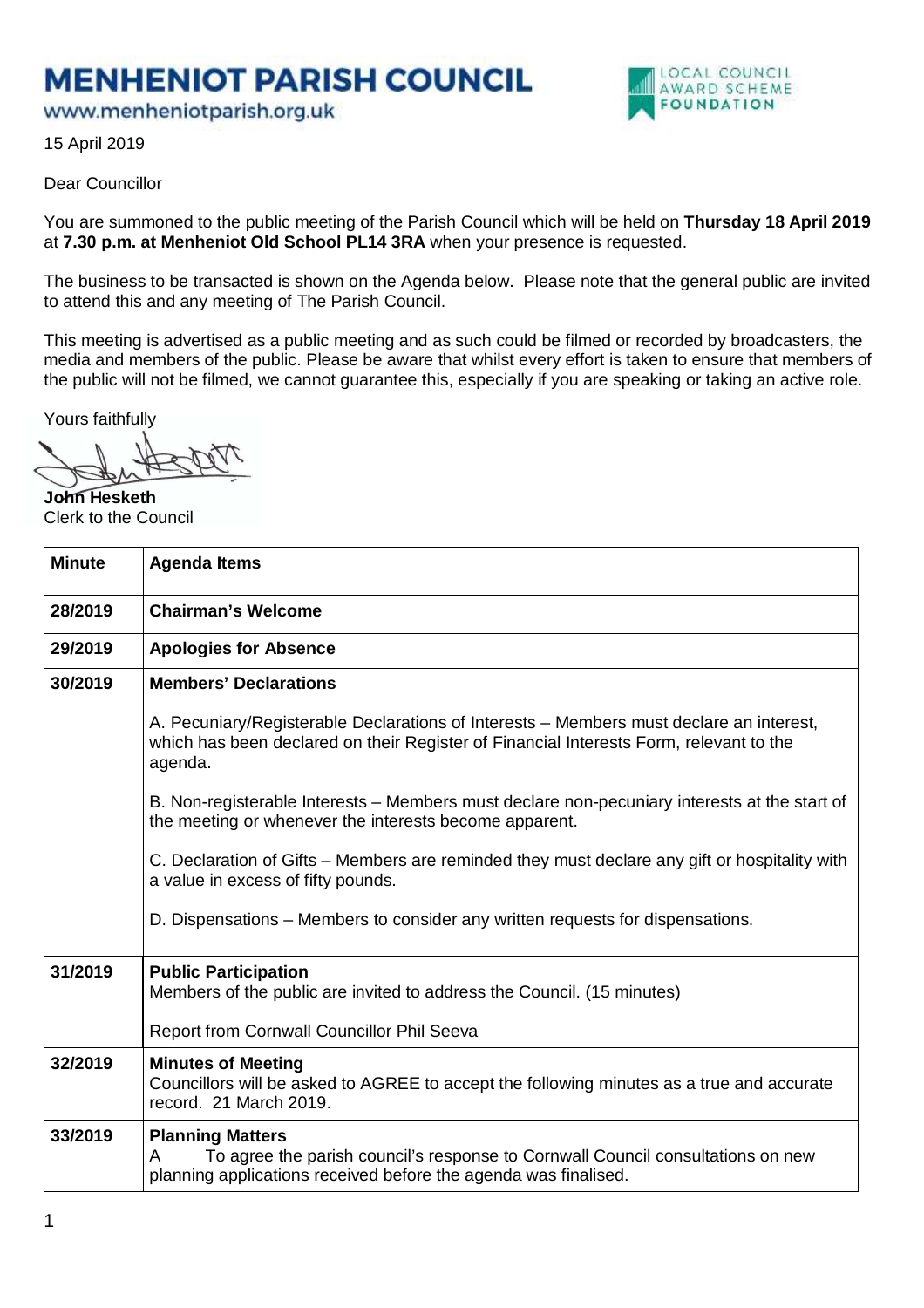|         | Reference PA19/00602/PREAPP<br>Location North Treviddo Farm Horningtops Liskeard Cornwall PL14 3PS<br>Proposal Pre application advice for development of disused barns into 2 no dwellings |                                                                                              |                                                                                                                                                                                                                                                                                                                                     |    |               |  |
|---------|--------------------------------------------------------------------------------------------------------------------------------------------------------------------------------------------|----------------------------------------------------------------------------------------------|-------------------------------------------------------------------------------------------------------------------------------------------------------------------------------------------------------------------------------------------------------------------------------------------------------------------------------------|----|---------------|--|
|         | Ref PA19/02276<br>block and mono pitch roof<br>For information                                                                                                                             | Location South Treviddo Transit Site Horningtops                                             | Proposal Non Material Amendment for confirmation of construction materials of ablution                                                                                                                                                                                                                                              |    |               |  |
|         | Ref PA19/02276                                                                                                                                                                             | Location Manor Farm Barn Pengover Green Liskeard Cornwall                                    | Proposal Change of Use from Holiday / Annexe to Open Market Dwelling                                                                                                                                                                                                                                                                |    |               |  |
|         | B<br>only. None received.                                                                                                                                                                  |                                                                                              | Any applications received by Cornwall Council by the time of the meeting. Information                                                                                                                                                                                                                                               |    |               |  |
|         | С<br>Applicant: Mr B Mills                                                                                                                                                                 | Planning applications approved by Cornwall Council.<br>0.03.2019 PA18/10370 APPROVED         | Location: Trenant Cottage Menheniot Liskeard Cornwall PL14 3RF<br>Proposal: Demolish existing fire damaged property and construct new replacement 4<br>bedroom detached house and associated external works with variation to condition 2 of<br>application no. PA16/04291 dated 09/08/16 to enable the revised design to dwelling. |    |               |  |
|         |                                                                                                                                                                                            | Reference PA19/00896 No prior approval needed<br>Location Land Near, Scawns House, Menheniot | Proposal Notification of Prior Approval for a Change of Use from Storage or Distribution<br>Buildings (Class B8) and any land within its curtilage to dwellinghouses (Class C3)                                                                                                                                                     |    |               |  |
|         | PA18/09852 APPROVED<br>natural slate roof                                                                                                                                                  | Applicant: Mr And Mrs Roobottom                                                              | Location: Woodlands Manor Menheniot Liskeard Cornwall PL14 3QY<br>Proposal: Demolition of existing conservatory replacing with painted timber garden room with                                                                                                                                                                      |    |               |  |
|         | PA18/09853 APPROVED<br>D<br>Information only. None.                                                                                                                                        | Applicant: Mr And Mrs Roobottom<br>painted timber garden room with natural slate roof        | Location: Woodlands Manor Menheniot Liskeard Cornwall PL14 3QY<br>Proposal: Listed Building Consent for the demolition of existing conservatory replacing with<br>Planning applications refused by Cornwall Council or withdrawn by the applicant.                                                                                  |    |               |  |
| 34/2019 | <b>Financial Matters</b><br>A                                                                                                                                                              |                                                                                              | Accounts for Payment – Schedule 2018/19 - Members are to consider the payment                                                                                                                                                                                                                                                       |    |               |  |
|         | schedule and agree payment.<br><b>Date</b>                                                                                                                                                 | Payee                                                                                        | <b>Description</b>                                                                                                                                                                                                                                                                                                                  | CQ | £             |  |
|         | 18/04/2019                                                                                                                                                                                 | Playsafety                                                                                   | Playground inspection                                                                                                                                                                                                                                                                                                               |    | 177.00        |  |
|         | 18/04/2019                                                                                                                                                                                 | Rob Craig                                                                                    | Ground maintenance                                                                                                                                                                                                                                                                                                                  |    | 300.00        |  |
|         | 18/04/2019                                                                                                                                                                                 | <b>Cornwall ALC</b>                                                                          | Annual subscription                                                                                                                                                                                                                                                                                                                 |    | 582.60        |  |
|         | 18/04/2019                                                                                                                                                                                 | <b>SSE Enterprise</b>                                                                        | Street lighting maintenance                                                                                                                                                                                                                                                                                                         |    | 48.60         |  |
|         | 18/04/2019                                                                                                                                                                                 | Prydis                                                                                       | Payroll support                                                                                                                                                                                                                                                                                                                     |    |               |  |
|         | 18/04/2019                                                                                                                                                                                 | John Hesketh                                                                                 | <b>Expenses</b>                                                                                                                                                                                                                                                                                                                     |    | 212.52        |  |
|         | 29/04/2019                                                                                                                                                                                 | John Hesketh                                                                                 | Salary                                                                                                                                                                                                                                                                                                                              |    | 975.72        |  |
|         | 29/04/2019                                                                                                                                                                                 | <b>HMRC</b>                                                                                  | <b>PAYE</b>                                                                                                                                                                                                                                                                                                                         |    | 182.00        |  |
|         |                                                                                                                                                                                            |                                                                                              |                                                                                                                                                                                                                                                                                                                                     |    |               |  |
|         | All cheque payments today                                                                                                                                                                  |                                                                                              |                                                                                                                                                                                                                                                                                                                                     |    | 2,478.44<br>£ |  |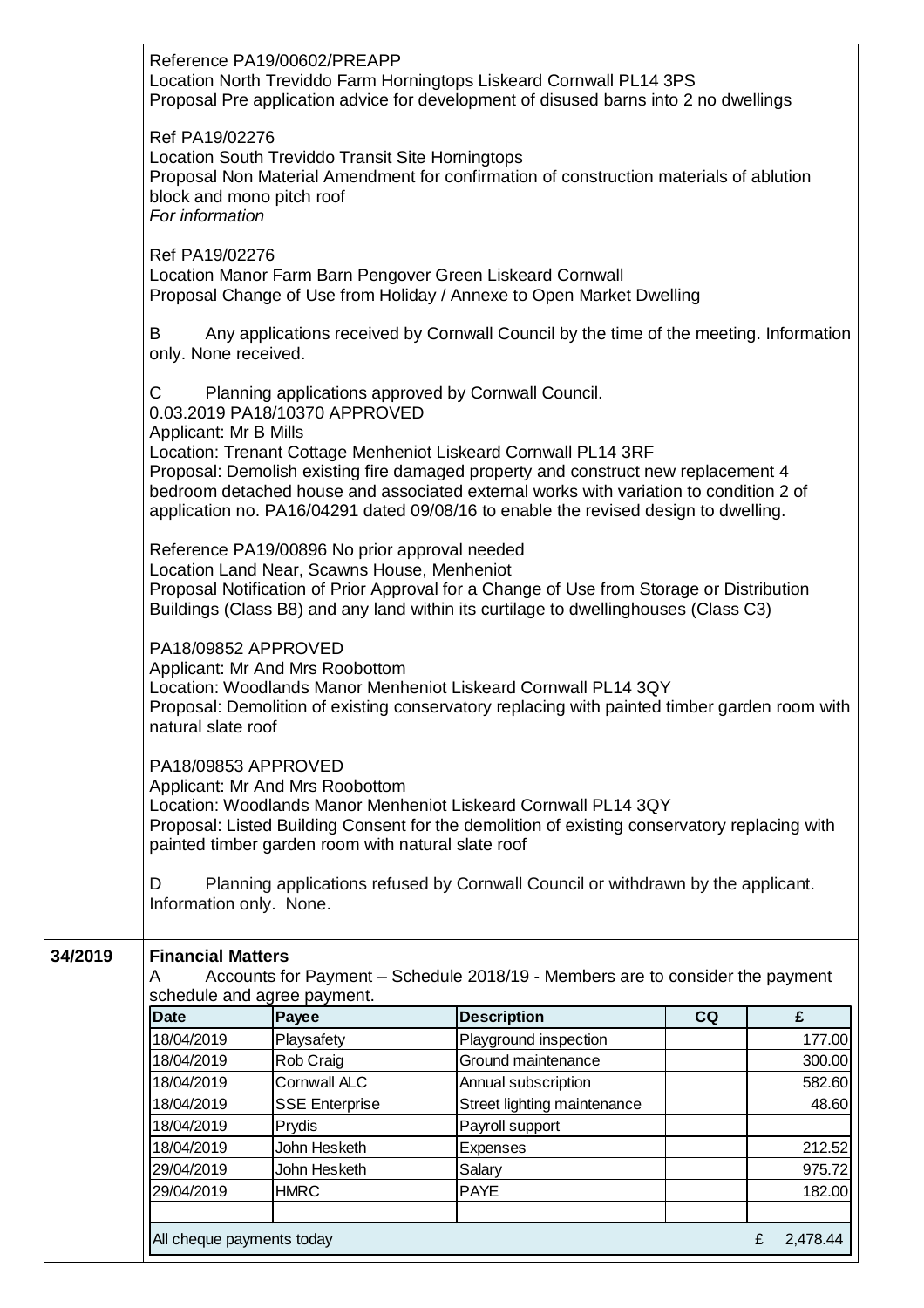| <b>Date</b>                                                                                             | Payee                                                                           | <b>Description</b>                                                                                                                                            | Pay | £           |  |  |  |  |
|---------------------------------------------------------------------------------------------------------|---------------------------------------------------------------------------------|---------------------------------------------------------------------------------------------------------------------------------------------------------------|-----|-------------|--|--|--|--|
| 01/03/2019                                                                                              | South West Water                                                                | <b>Water Toilets</b>                                                                                                                                          | DD  | 283.60      |  |  |  |  |
|                                                                                                         |                                                                                 |                                                                                                                                                               |     |             |  |  |  |  |
|                                                                                                         |                                                                                 |                                                                                                                                                               |     |             |  |  |  |  |
|                                                                                                         | All bank payments this period                                                   |                                                                                                                                                               |     | £<br>283.60 |  |  |  |  |
|                                                                                                         | <b>Bank Receipts Schedule</b>                                                   |                                                                                                                                                               |     |             |  |  |  |  |
| <b>Date</b>                                                                                             | Payer                                                                           | <b>Description</b>                                                                                                                                            |     | £           |  |  |  |  |
| 11/03/2019                                                                                              | Lloyds Bank                                                                     | Interest                                                                                                                                                      |     | 1.01        |  |  |  |  |
| 13/03/2019                                                                                              | Menheniot Playgroup                                                             | License fee                                                                                                                                                   |     | 1.00        |  |  |  |  |
| 21/03/2019                                                                                              | Invoices issued                                                                 | Allotment rent & license                                                                                                                                      |     | 78.00       |  |  |  |  |
| 31/03/2019                                                                                              | <b>Cornwall Council</b>                                                         | Interest                                                                                                                                                      |     | 48.49       |  |  |  |  |
| <b>Bank Reconciliation.</b><br>С<br>This report may be viewed on the council's website                  |                                                                                 |                                                                                                                                                               |     |             |  |  |  |  |
| D<br>A councillor will be invited to review bank payments from the previous month                       |                                                                                 |                                                                                                                                                               |     |             |  |  |  |  |
| Е<br>Councillors will be asked to support applications to award grants to the following                 |                                                                                 |                                                                                                                                                               |     |             |  |  |  |  |
| groups:                                                                                                 |                                                                                 |                                                                                                                                                               |     |             |  |  |  |  |
| Menheniot Playgroup (adding snow guards to Old School Roof £2,388)                                      |                                                                                 |                                                                                                                                                               |     |             |  |  |  |  |
| Menheniot Parochial Church Council (graveyard maintenance £3,800)<br>ij.<br>iίi                         |                                                                                 |                                                                                                                                                               |     |             |  |  |  |  |
| Trelawney Road Garden (request for donation £100)<br>This report may be viewed on the council's website |                                                                                 |                                                                                                                                                               |     |             |  |  |  |  |
|                                                                                                         |                                                                                 |                                                                                                                                                               |     |             |  |  |  |  |
|                                                                                                         |                                                                                 |                                                                                                                                                               |     |             |  |  |  |  |
| <b>Councillors' Reports</b><br><b>Cllr Tony Ball</b><br>A                                               |                                                                                 |                                                                                                                                                               |     |             |  |  |  |  |
| Councillors will be asked to consider purchase and installation of a defibrillator at Merrymeet         |                                                                                 |                                                                                                                                                               |     |             |  |  |  |  |
|                                                                                                         |                                                                                 |                                                                                                                                                               |     |             |  |  |  |  |
| B<br><b>Cllr Pat Cade</b>                                                                               |                                                                                 |                                                                                                                                                               |     |             |  |  |  |  |
| Presentation of allotment holders' survey. Councillors will be asked to approve changes to              |                                                                                 |                                                                                                                                                               |     |             |  |  |  |  |
|                                                                                                         |                                                                                 |                                                                                                                                                               |     |             |  |  |  |  |
|                                                                                                         | the allocations policy for new plotholders.                                     |                                                                                                                                                               |     |             |  |  |  |  |
|                                                                                                         | This report may be viewed on the council's website                              |                                                                                                                                                               |     |             |  |  |  |  |
|                                                                                                         |                                                                                 |                                                                                                                                                               |     |             |  |  |  |  |
| C                                                                                                       | <b>Cllr Nathan Pearce</b>                                                       |                                                                                                                                                               |     |             |  |  |  |  |
|                                                                                                         |                                                                                 | Will present a verbal report on maintenance of the East Road toilets, and ask councillors to                                                                  |     |             |  |  |  |  |
| approve repair works.                                                                                   |                                                                                 |                                                                                                                                                               |     |             |  |  |  |  |
|                                                                                                         |                                                                                 |                                                                                                                                                               |     |             |  |  |  |  |
| <b>Cllr Tony Clarke</b>                                                                                 |                                                                                 |                                                                                                                                                               |     |             |  |  |  |  |
|                                                                                                         |                                                                                 | Will present a report on the recent inspection of playground equipment at Menheniot and                                                                       |     |             |  |  |  |  |
| Merrymeet.                                                                                              | This report may be viewed on the council's website                              |                                                                                                                                                               |     |             |  |  |  |  |
|                                                                                                         |                                                                                 |                                                                                                                                                               |     |             |  |  |  |  |
|                                                                                                         |                                                                                 |                                                                                                                                                               |     |             |  |  |  |  |
| A                                                                                                       | <b>Chair's Agenda Items</b><br>Neighbourhood Development Plan. Progress report. |                                                                                                                                                               |     |             |  |  |  |  |
|                                                                                                         |                                                                                 |                                                                                                                                                               |     |             |  |  |  |  |
| B                                                                                                       | <b>Community Governance Review</b>                                              |                                                                                                                                                               |     |             |  |  |  |  |
|                                                                                                         |                                                                                 | Councillors will be asked to agree Terms of Reference for the Working Group, and receive                                                                      |     |             |  |  |  |  |
|                                                                                                         | an update on the recent meeting with Liskeard Town Council                      |                                                                                                                                                               |     |             |  |  |  |  |
|                                                                                                         | This report may be viewed on the council's website                              |                                                                                                                                                               |     |             |  |  |  |  |
|                                                                                                         |                                                                                 |                                                                                                                                                               |     |             |  |  |  |  |
| C                                                                                                       | Renovation work on Hartmeade Car Park                                           |                                                                                                                                                               |     |             |  |  |  |  |
|                                                                                                         |                                                                                 | Councillors will be asked to approve application to Liskeard & Looe Community Network<br>Panel for removal of the speed ramp at the entrance to the car park. |     |             |  |  |  |  |